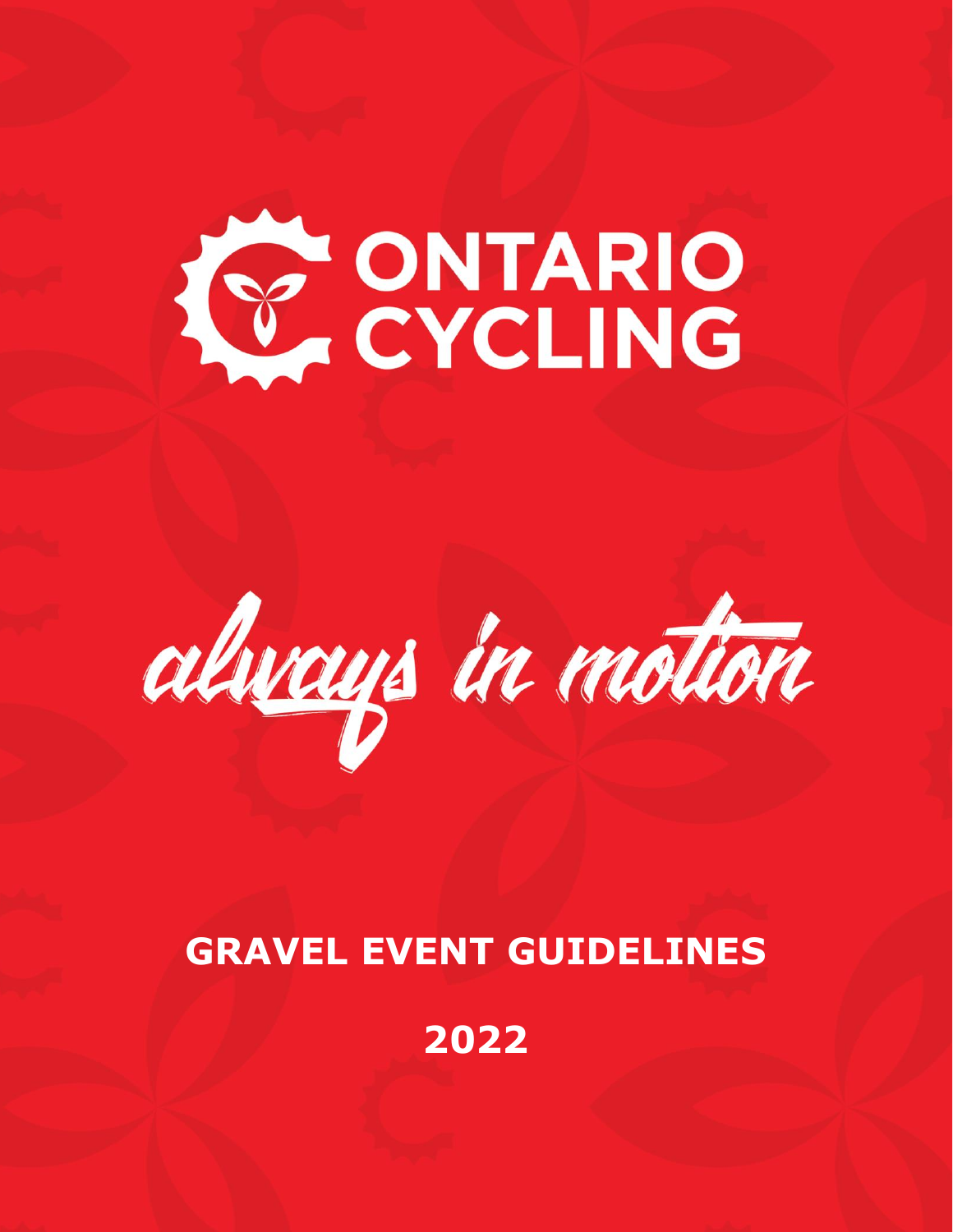# TABLE OF CONTENTS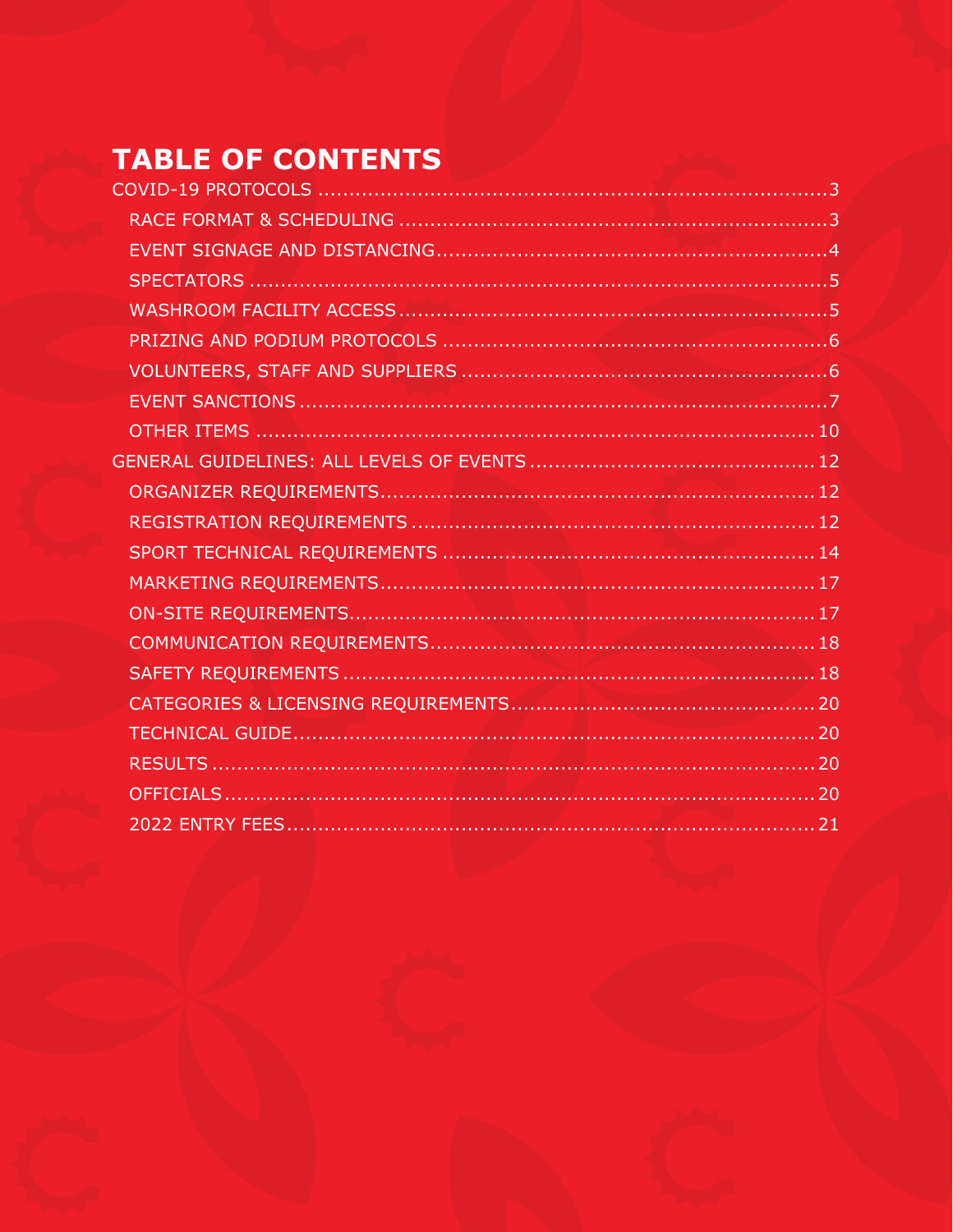

## <span id="page-2-0"></span>**COVID-19 PROTOCOLS**

#### <span id="page-2-1"></span>**RACE FORMAT & SCHEDULING**

Due to the ongoing COVID-19 pandemic, government-imposed distancing and gathering restrictions are constantly changing. While we anticipate a more normal 2022 race season, there is potential that events may need to adapt and modify to comply with regulations.

Time Trial/Individual Starts or a variation of this format are fantastic and reliable race types that could operate under almost all circumstances. Other race options may be considered upon application to Ontario Cycling (OC); however any format must follow the Ontario Government's most up-to-date regulations regarding COVID-19.

If limitations are imposed by the Ontario Government for outdoor sport, this will be communicated to the organizer of the event and Ontario Cycling members. Regardless of format chosen, ALL riders, officials and volunteers at the event should continue to follow any posted rules/regulations regarding Health and Safety protocols to ensure a safe environment for all.

Regardless of format chosen, ALL riders, officials and volunteers at the event should continue to follow any posted rules/regulations regarding Health and Safety protocols to ensure a safe environment for all. REGISTRATION PROTOCOLS Different registration protocols will need to be put in place to ensure proper contact tracing and limit possible transmission of the virus. Measures include:

#### **Prior to Event Day:**

- 1. Events are PRE-REGISTRATION ONLY with session maximums (if applicable)
- 2. All participants MUST have completed Ontario Cycling waiver acknowledging the risks of COVID-19. This waiver should be built into the registration process to ensure that it is captured prior to the event day.
- 3. [Rowan's Law Concussion Code of Conduct](https://www.ontario.ca/page/rowans-law-concussion-safety#:~:text=Rowan) for the Organizer should be included with registration to ensure compliance with legislation.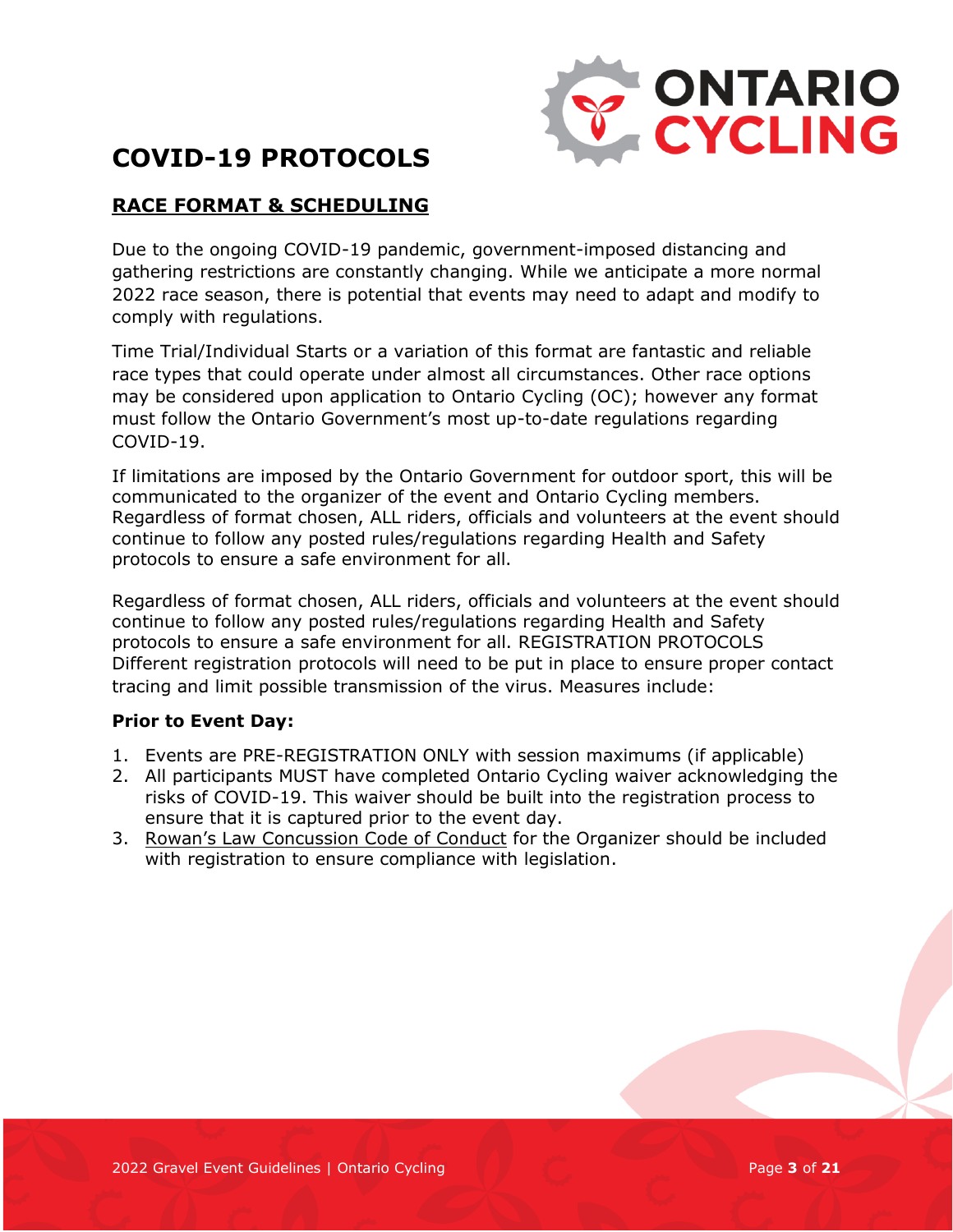

#### **Day of:**

- 1. All event participants (including organizers, volunteers, exhibitors, coaches, competitors, and spectators) may be pre-screened for COVID-19, with a screening questionnaire/declaration needing to be completed, prior to attending the event.
	- a. Any screening questionnaire should be available online so that registration/volunteers can confirm that it has been completed for the individual with no contact or writing utensil required. Passive Screening at the event may be considered as an alternative.
	- b. Any decision on screening should be run by the local Public Health Unit to confirm the local regulations
- 2. Registration/sign-in should be setup on site to ensure proper physical distancing. An outdoor covered area is recommended unless weather is an issue. An example of proper registration set-up allowing for distancing measures is on the following page.
- 3. All individuals at registration including competitors, spectators, volunteers, organizers, etc. will be required to wear a mask (not a scarf or buff). (SIGNAGE SHOULD BE POSTED INDICATING AS SUCH).
- 4. Organizers may recommend this practice for all individuals during the event, except when racing or taking a drink/eating food. Organizers have the right to refuse entry to any participant/spectator not following event protocols

#### <span id="page-3-0"></span>**EVENT SIGNAGE AND DISTANCING**

As a result of the COVID-19 Pandemic, all events will be required to have signage in regard to physical distancing, washing/disinfecting hands, and the mandatory wearing of masks (minimum at registration and on the start line).

Signage should be placed throughout the event facility/location including at any entrances/exits, registration areas, parking lots, washrooms facilities, course entries/exits and spectator/vendor areas. Organizers will need to indicate where and what signage will be posted when submitting their event sanctioning application.

Registration/Sign-in and Start/Finish areas shall be in a covered area, within a short walking distance of each other (Max 100m). There should still be enough airflow to ensure this is not a fully enclosed space and to limit any potential virus transmission. Individuals at these locations should be physically distanced (min 2m) and wear masks. Registration should be equipped with multiple tables to ensure physical distancing can be kept. Ground markers/indicators for staff and participants on where to stand (physically distanced) should be strongly considered (and are mandatory for indoor registration), in addition to any other signage required (including mandatory mask wearing in this area). **Please see image below for example of distanced registration setup.**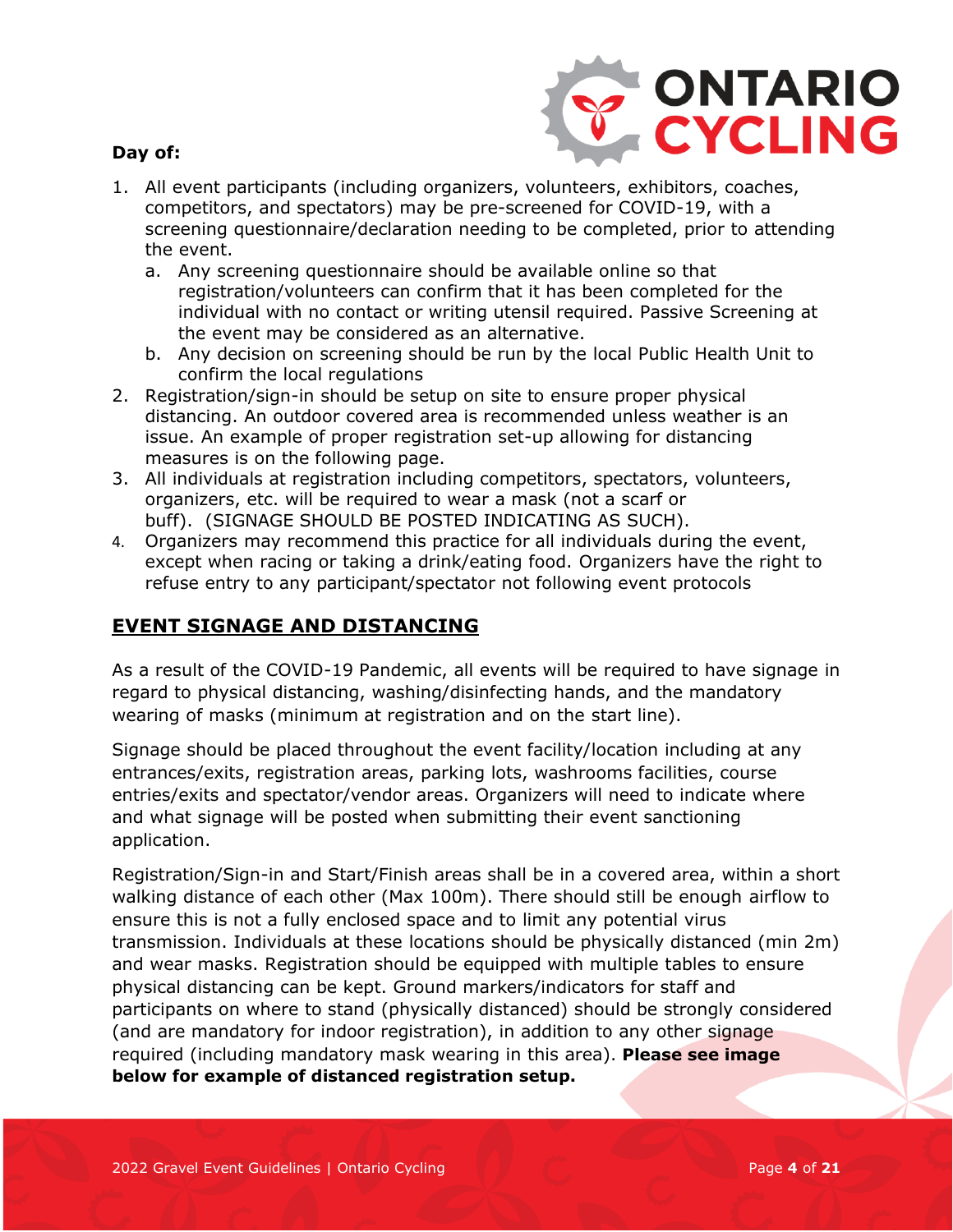



#### <span id="page-4-0"></span>**SPECTATORS**

Organizers are encouraged to limit spectators as much as possible unless they have the capacity to accommodate these individuals safely AND the local public health unit permits as such. A reminder that Ontario Government regulations dictate how many spectators can attend a sporting activity at an outdoor facility. Spectators are required to complete a COVID-19 Screening Form and must physically distance. Organizers may choose not to permit spectators.

#### <span id="page-4-1"></span>**WASHROOM FACILITY ACCESS**

Organizers will need to contact their local Public Health Unit Office for guidelines on washroom facilities, including how often these washrooms must be cleaned/sanitized and the appropriate number of washrooms for an event held during the COVID-19 period. If using a city facility, and the city facility washroom is closed, organizers will need to find an alternate Ontario Cycling or alternate washroom alternative.

Hand wash or hand sanitization stations should be near ALL washroom facilities.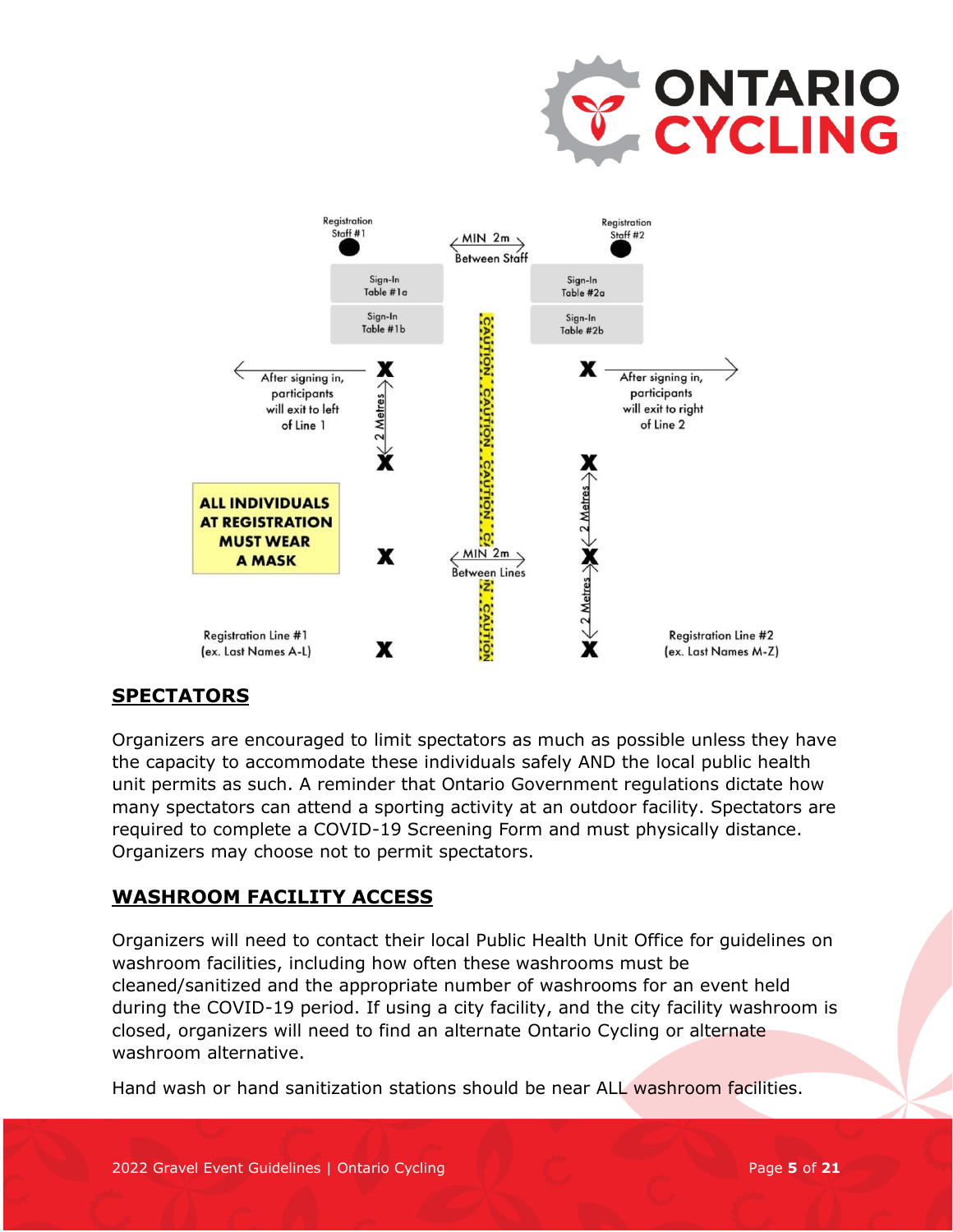

#### <span id="page-5-0"></span>**PRIZING AND PODIUM PROTOCOLS**

Any organizer looking to have awards and a podium presentation will need to demonstrate stringent podium protocols including sanitization, mask wearing and physical distancing of both the recipients as well as photographers and family of those involved.

#### <span id="page-5-1"></span>**VOLUNTEERS, STAFF AND SUPPLIERS**

All on-site volunteers, staff and suppliers will be required to complete the Event Pre-Screening. Mask wearing is strongly encouraged for volunteers, staff and suppliers at all times and is mandatory when distancing is not possible.

**Each event should designate an individual to oversee COVID-19 matters, including ensuring protocols are being followed, signage is posted in high visibility areas, etc. Some health and safety businesses offer this service for events.**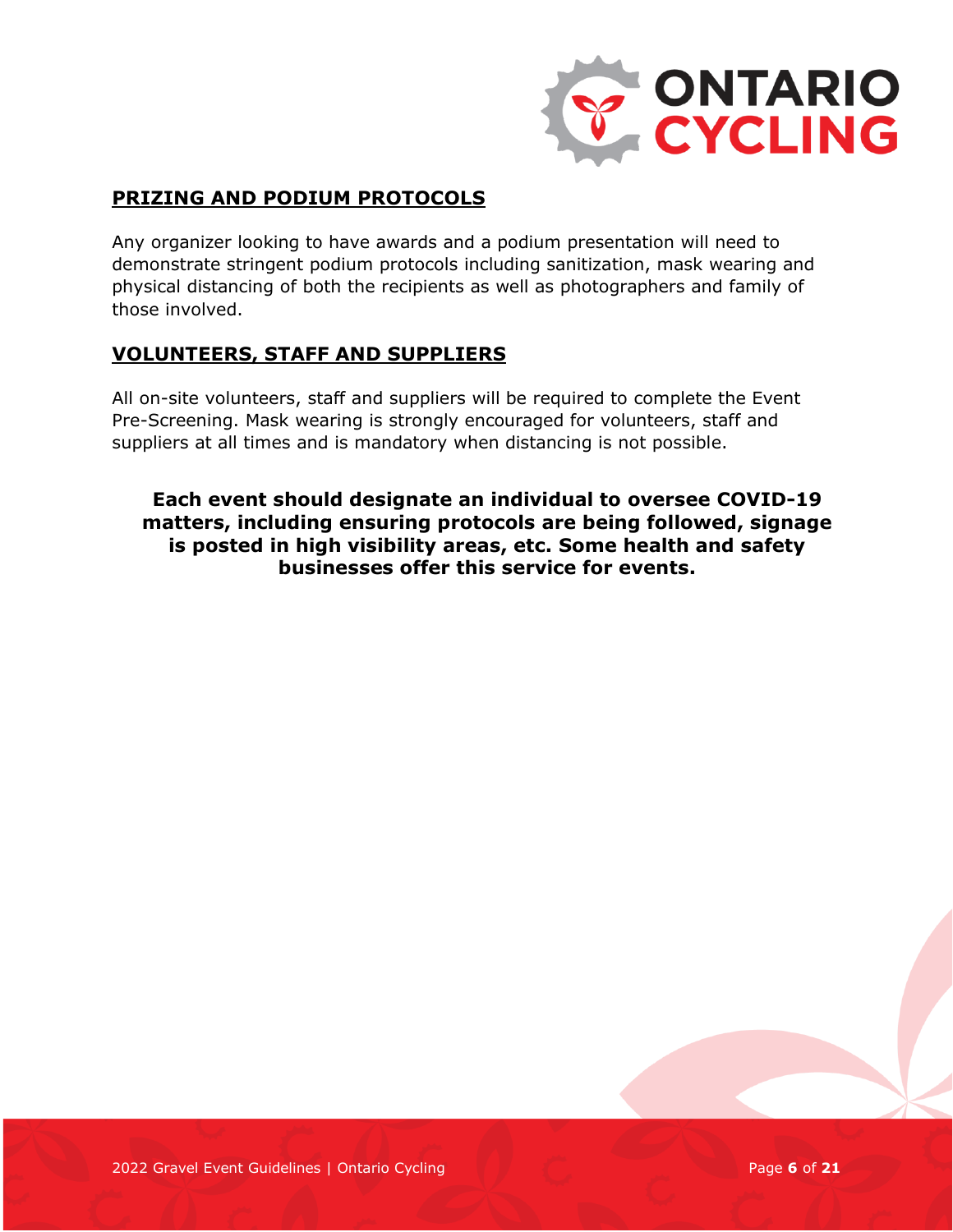#### <span id="page-6-0"></span>**EVENT SANCTIONS**



#### **Types of Sanctioned Events**

- 1. **Weekly Series** events run with the category structure Beginner, Sportif, and Open categories, unless otherwise agreed to with Ontario Cycling office. License requirements subject to event rules.
- 2. **Cycle For All** events (also known as Mass Participation events) are events with more than 500 participants, with the majority being non-members. These events can be recreational in nature (Tours) or have a competitive side (Gran Fondos, 8 Hours/24 Hours, etc.) Category format at these events is at the discretion of the organizer. License requirements subject to event rules.
- 3. **Regional Events** are events that are primarily competitive in nature with any category structure including, but not limited to: ability-based, age-based or distance-based. License requirements subject to event rules.

#### **SANCTIONED EVENT FEES**

All sanctioned Events have the following associated costs:

- Event Permit fee \$140.00 +HST
- Insurance Certificate Fee \$200.00 +HST (\$50.00 +HST for youth only events)
- Event Levies \$3.25 + HST

#### **Below are the fees associated with each sanctioned event:**

#### 1. **Event Permit Fees**

The Event Organizer will be required to submit an Event Permit Application and Sanction Agreement. The Event Permit fee will be billed to the organizer upon approval of paperwork. If an event must be cancelled, the \$140.00 +HST Permit Fee is non-refundable & non-transferable.

#### 2. **Event Insurance**

Any organizer hosting an event requiring insurance coverage must complete and submit a Commercial Event Insurance form to events.team@ontariocycling.org and pay the \$200.00 +HST Insurance Certificate fee (\$50.00 +HST for youth events). The Organizer will pay the insurance certificate fee for the event prior to event day and reconcile non-member insurance costs (if applicable) based on participation numbers following the event.

Additional insured listed may only include landowners, municipalities, and governments. Sponsors should not be listed within the additional insured list. In general, the names provided to be added as named insured should only be those that have specifically requested to be named (e.g., municipality, landowner, etc.). We will not list those that are providing services as that should be covered under their own liability policy (e.g., first aid, photography services, sponsors, etc.).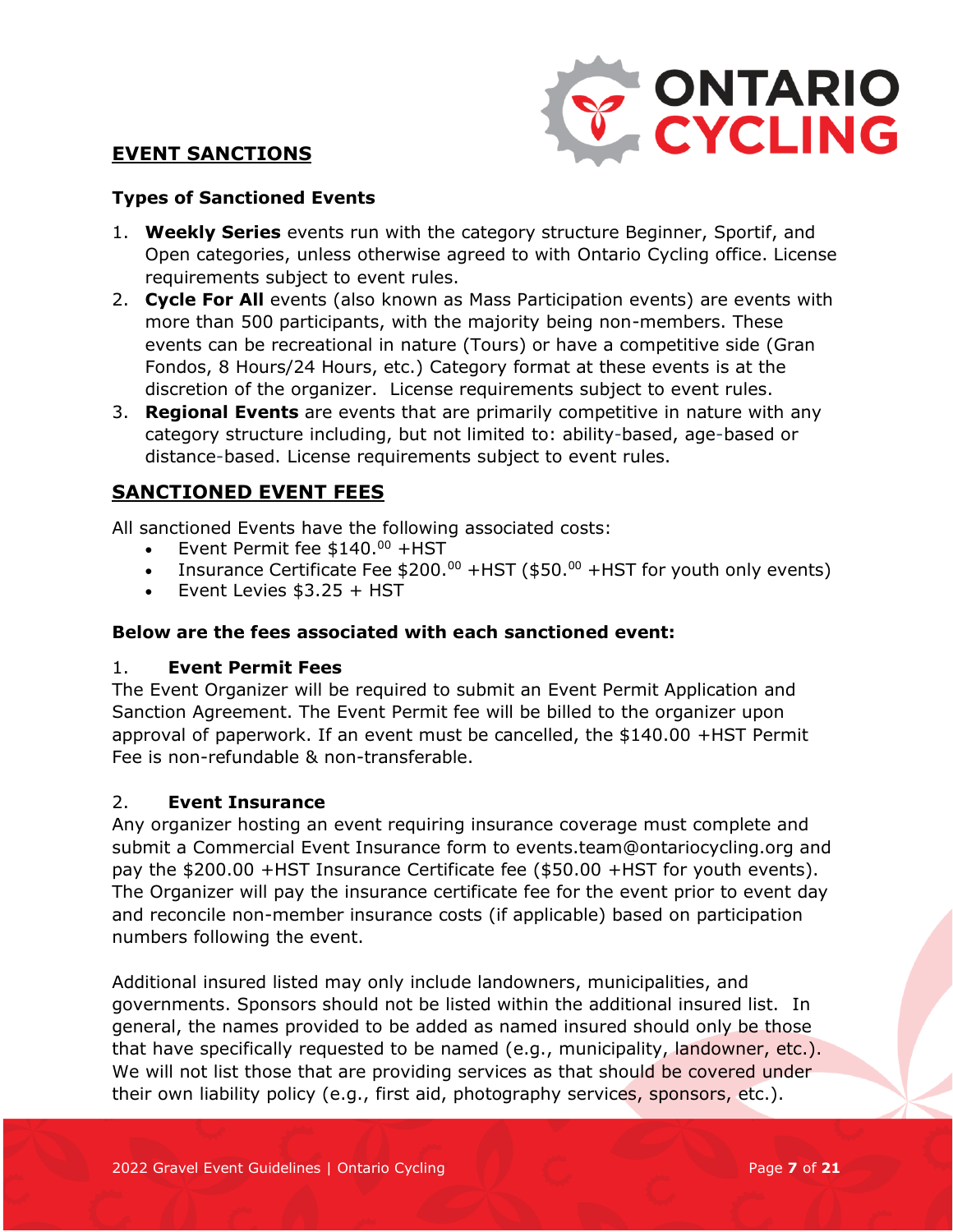

If you are in doubt or have questions, please contact Ontario Cycling office. Commercial Event insurance forms can be found on Ontario Cycling website. Organizers may update their Certificate of Insurance application up to two times at no extra cost. Any further updates are subject to a \$25 administrative fee.

Organizers are permitted to secure their own insurance for an event, if there is \$10 million comprehensive general liability coverage, and it is approved by Ontario Cycling insurance broker. This insurance must list Ontario Cycling and Cycling Canada (CC) as additional insured and a copy of the insurance certificate be submitted to Ontario Cycling office.

Insurance permits are for a specific date and may not be transferable. If an organizer is offering insurance for non-members, they may charge the non-member insurance fee in addition to the registration if they wish.

Commercial insurance applications are due fifteen (15) business days in advance of the event.

#### 3. **Levies**

Unless otherwise stated, a fee of \$3.25 + HST per event registrant (DNS and DNF included) must be paid to Ontario Cycling. Organizers are expected to follow up with Ontario Cycling post-event, within 3-5 business days, to report final participant numbers and levies owing.

#### 4. **One-Day Permits**

At Ontario Cycling's discretion, and in agreement with the Organizer on the terms, One-Day Permits may be available for your race. One-Day Permits may only be sold during pre-registration only (not available onsite) at a cost of:

- \$15.00 for Adults (19+)
- \$10.00 for Youth (18 and under)
- Riders are eligible to purchase 3 One-Day Permits for the season. After three One-Day Permits are purchased, a Provincial Race License or UCI Race License will be required to participate in future events. Ontario Cycling will be closely monitoring the number of One-Day Permits issued per rider.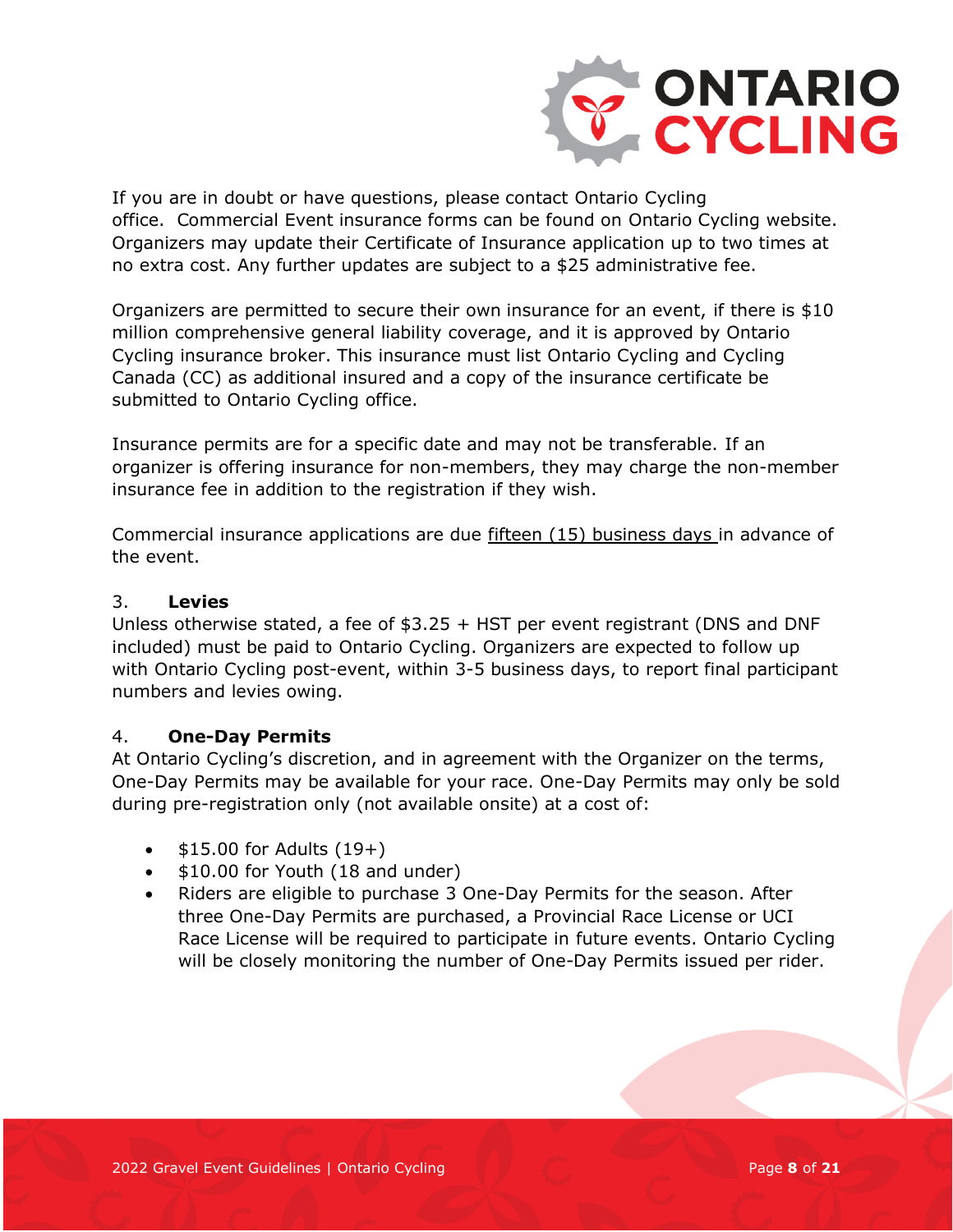

**\*\*NEW\*\*** Individuals purchasing a One-Day Permit and then looking to obtain a same season Ontario Cycling Provincial Race License or UCI Race License, may apply the cost of their previously purchased One-Day Permit towards their Ontario Cycling Membership purchase. Individuals interested in doing this should contact Ontario Cycling office to obtain a coupon code for the amount of the previously paid One-Day Permit.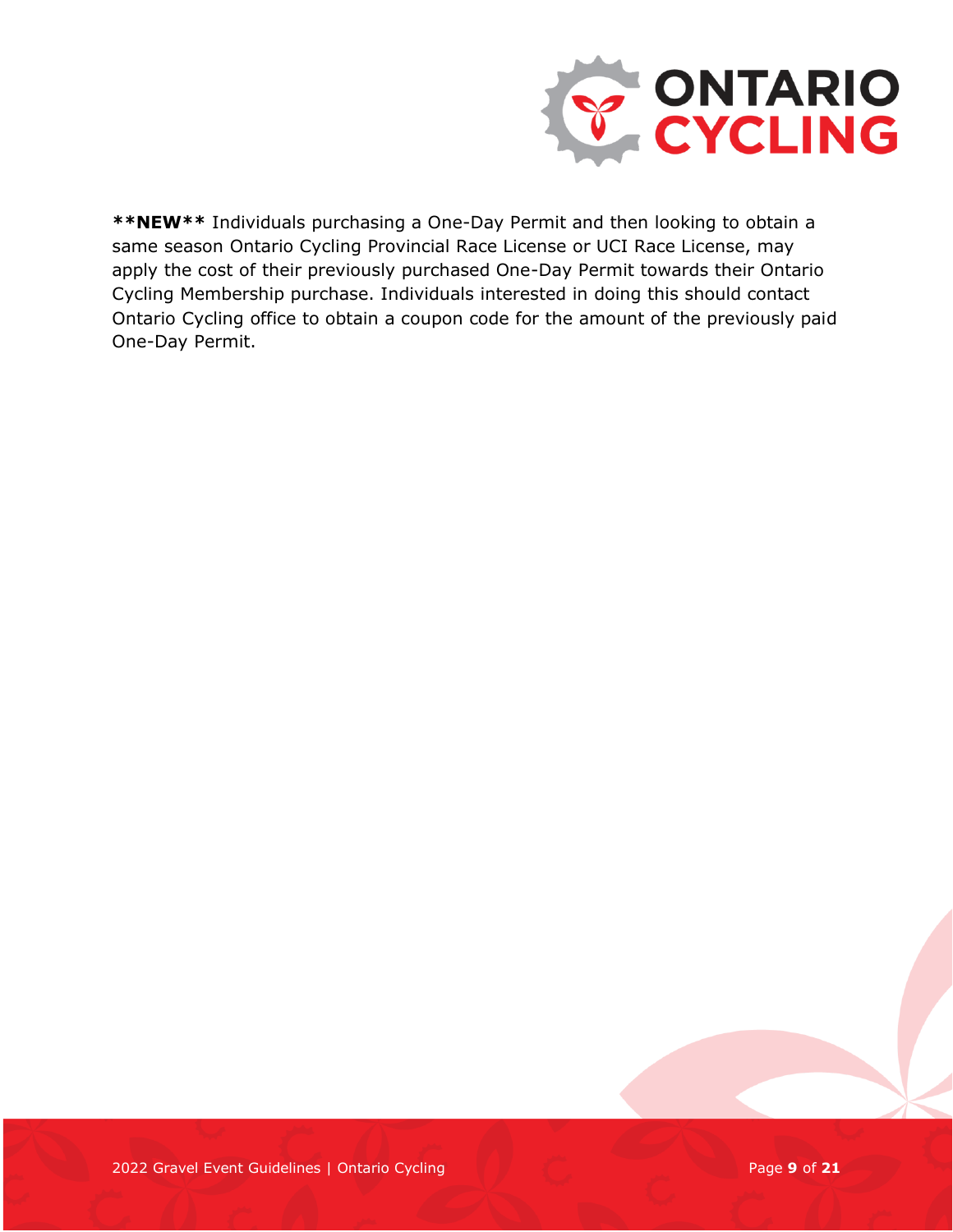

#### **Event Sanction Chart**

| <b>Event</b><br><b>Type</b>                           | <b>Sanction Details</b>                                                      |                                                                          | <b>Sanction Fees</b>                        |                                                                              |                                         |                                                                      |
|-------------------------------------------------------|------------------------------------------------------------------------------|--------------------------------------------------------------------------|---------------------------------------------|------------------------------------------------------------------------------|-----------------------------------------|----------------------------------------------------------------------|
|                                                       | <b>Category</b><br><b>Structure</b>                                          | <b>Ontario</b><br><b>Cup/Category</b><br><b>Upgrade</b><br><b>Points</b> | <b>Event</b><br><b>Permit</b><br><b>Fee</b> | <b>Insurance</b>                                                             | Levies*                                 | $1-Day$<br><b>Permit</b>                                             |
| <b>Weekly</b><br><b>Series</b>                        | Beginner,<br>Sportif,<br>Open                                                | N/A                                                                      |                                             | $$200.00 +$<br><b>HST</b><br>$(*50.00 +$<br>HST for<br>youth                 | $$3.25 +$<br>HST per<br>unique<br>rider | Please<br>contact<br>Ontario<br>Cycling<br>Office for<br>Eligibility |
| <b>Cycle For All</b><br>and Regional<br><b>Events</b> | Any<br>structure<br>(ability-<br>based,<br>age-based,<br>distance-<br>based) |                                                                          | \$140.00<br>+ HST                           | events)<br>**Events<br>with One-<br>Day<br>Permits<br>will face a<br>premium | $$3.25 +$<br>HST per<br>rider           |                                                                      |

\*Levies are based on published start lists for races and registered entrants for all other events. Organizers to provide final registrant numbers within 3-5 business days and will be invoiced following the event.

#### <span id="page-9-0"></span>**OTHER ITEMS**

#### **Alcohol Insurance**

Alcohol is not permitted at events without prior written approval from Ontario Cycling. This includes samples and prizing. Events that wish to include alcohol must submit a Liquor Liability Application as well as submit a copy of the insurance coverage from the third-party organization responsible for the alcohol. Additional insurance fees will apply. Liquor Liability Application forms can be found on Ontario Cycling website and must be submitted fifteen (15) business days in advance of the event. We may require copies of Special Occasion Permits and/or evidence of smart serve certificates.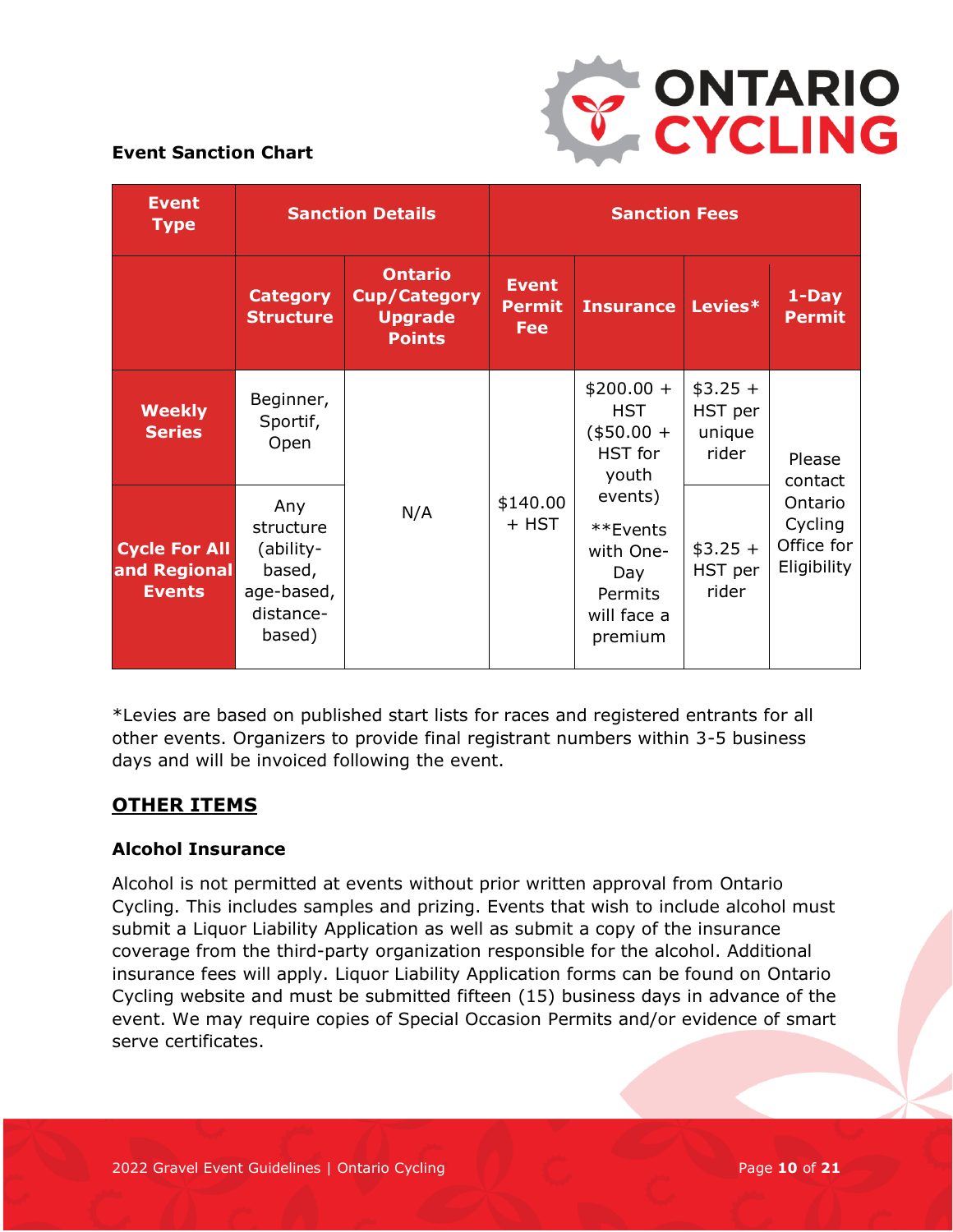

#### **Refundable Registration**

CCN Bikes/Interpodia has developed a system where individual participants can register and purchase "upgraded refund terms" as a form of registration protection. This small additional fee will help ensure that if participants are unable to attend an event, for various reasons listed at the link below, their registration fees will be compensated by CCN Bikes. This is not an Ontario Cycling service and should you have any questions or concerns please contact CCN directly. [Interpodia/CCN](https://interpodia.com/new-feature-refundable-registrations-enabled-to-improve-purchaser-confidence/)  [Refundable Registration Program](https://interpodia.com/new-feature-refundable-registrations-enabled-to-improve-purchaser-confidence/)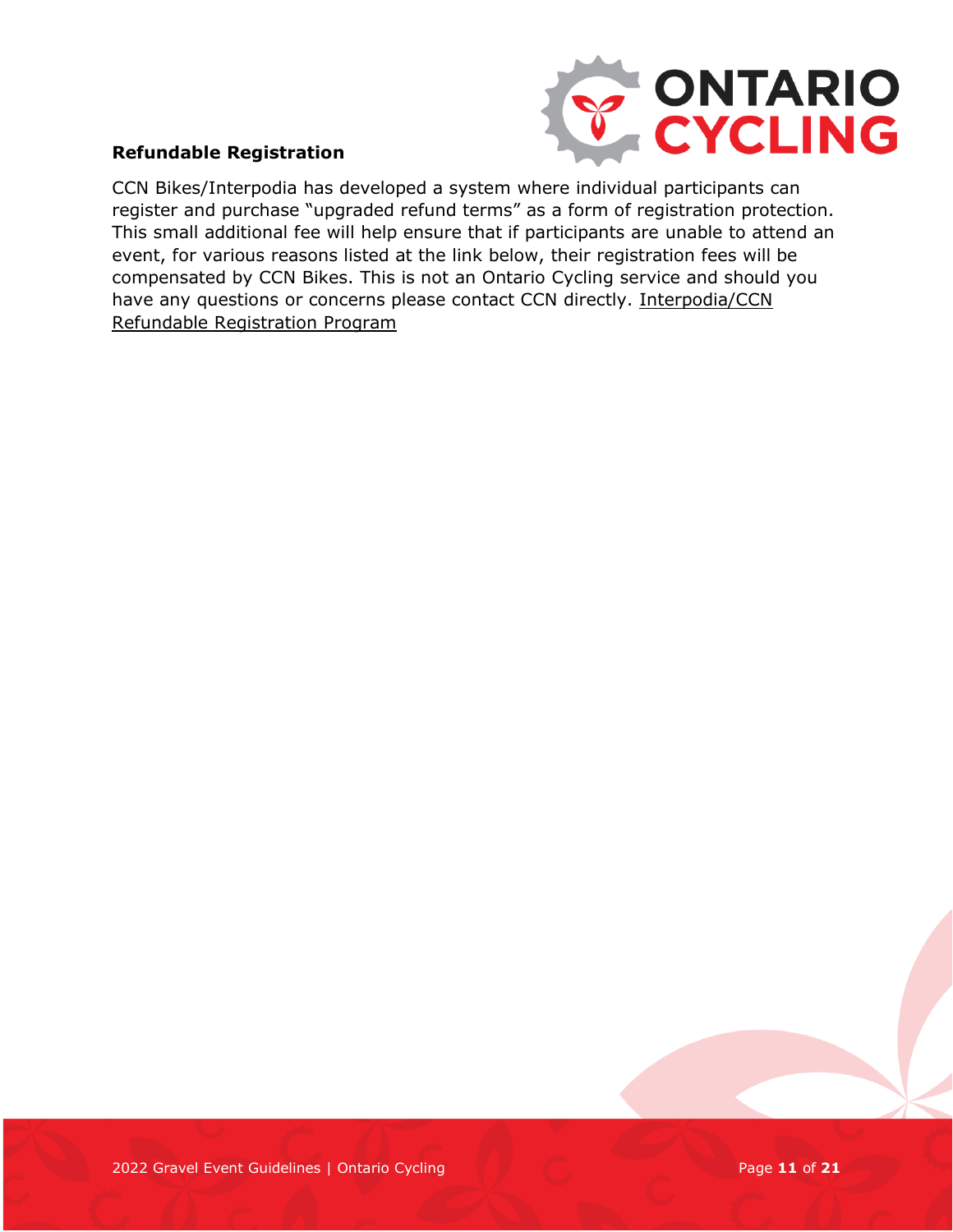

### <span id="page-11-0"></span>**GENERAL GUIDELINES: ALL LEVELS OF EVENTS**

#### <span id="page-11-1"></span>**ORGANIZER REQUIREMENTS**

- All Event Organizers must have a 2022 License
- It is recommended that all Organizers complete a Commissaire training course. For information related to Commissaire courses, please contact Ontario Cycling.

#### <span id="page-11-2"></span>**REGISTRATION REQUIREMENTS**

#### 1. **Online Registration Requirements**

CCN Bikes is Ontario Cycling's preferred provider of online registration services. All sanctioned events must use CCN bikes to administer their event registration, unless otherwise approved by Ontario Cycling office. It is the responsibility of the Organizer to setup the online registration, ensure all online waivers are attached and inform CCN that Ontario Cycling requires access to monitor registrations (in case of any license issues that can be resolved prior to the event). Events sanctioned by Ontario Cycling on CCN are linked on Ontario Cycling database so participant membership status is shown in reports, streamlining the registration process.

Prior to registration going live on CCN, the following guidelines must be adhered to:

- Registration cannot go live until the following has been submitted AND approved:
	- $\circ$  Signed Organizer Contract Agreement (Prior to posting on Official Calendar)
	- o Signed Sanctioning Policy (Prior to posting on Official Calendar)
	- o Completed Event Permit Application (Prior to posting on Official Calendar)
	- o Payment of Event Permit fees
- The following items may be completed after the event has gone live
	- o Completed Technical Guide
	- o Completed Emergency Action Plan
	- o Certificate of Insurance Application
	- o Payment of Insurance Certificate fee

Ontario Cycling shall be given access to CCN registration to monitor licensing issues. If your event has received approval to utilize other registration software, Ontario Cycling will need to obtain registration lists with enough time to properly verify licenses.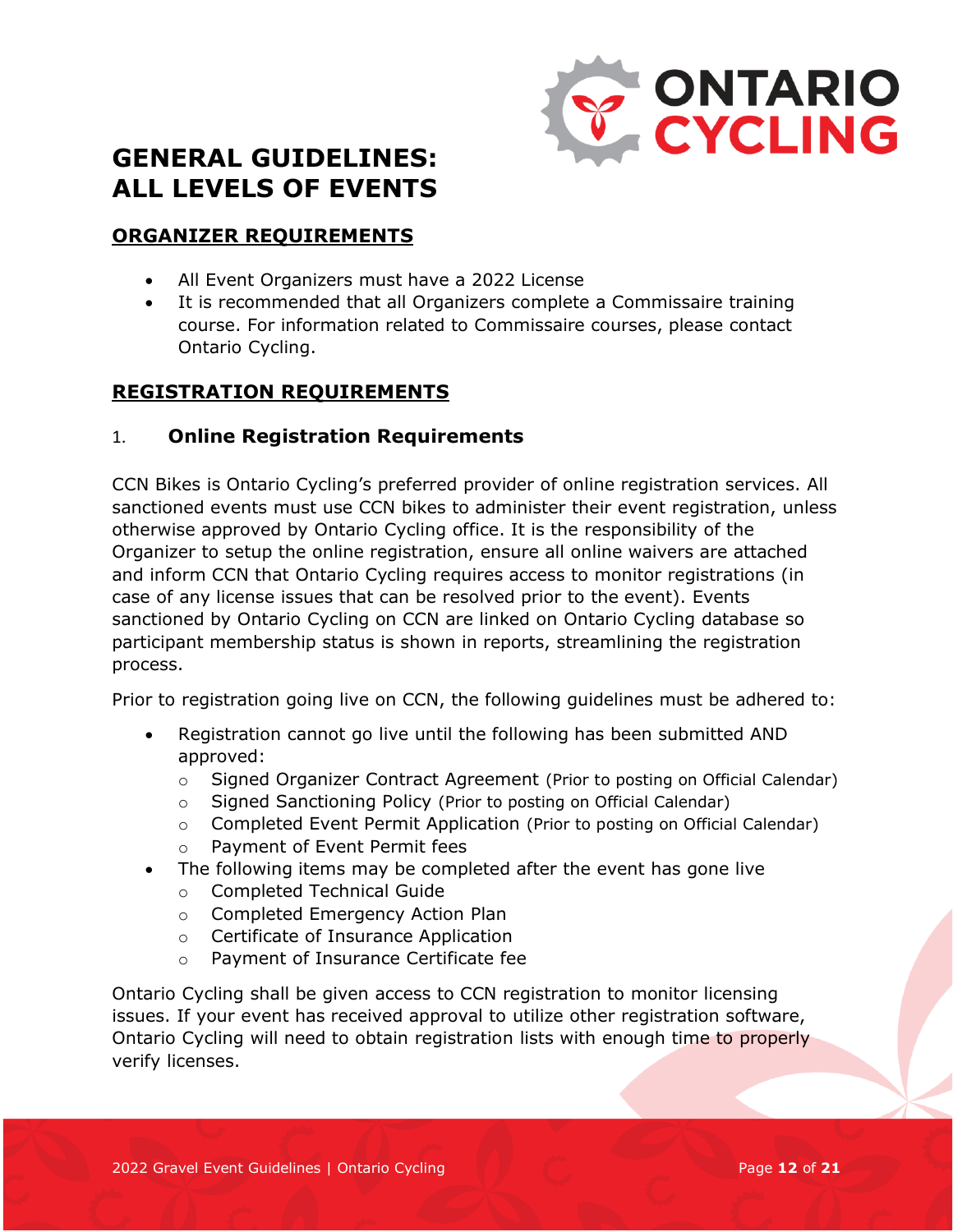

Registration must close on the Wednesday prior to the race at midnight unless other arrangements have been made with Ontario Cycling office.

The organizer is directly responsible for any expenses incurred due to early registration setup before obtaining permission from Ontario Cycling.

All riders must sign both an Ontario Cycling waiver as well as a Concussion Code of Conduct. In an effort to streamline waiver capture, waivers must be built into the registration system for riders to sign off on.

All event waivers and registration must be completed online. Participants who have missing waivers will be contacted in advance by the Organizer to complete before the event. The Organizer is responsible in forwarding to Ontario Cycling scanned PDF copies of those waivers. CCN Bikes has the capability to imbed the waiver as part of the registration process for participants to sign electronically.

#### 2. **Event Registration Requirements**

The following registration standards must be adhered to at the sanctioned event:

- Rider sign-in must be located within 250m of the start line, following current COVID-19 physical distancing guidelines, as indicated in the example on page 3 of this document. Organizers are encouraged to limit contact/gathering as much as possible. An online check-in process is encouraged, especially for series events where a number does not need to be given at each event.
- All licenses must be checked however this can be done from a distance either by seeing the person's digital or hard copy version
- Pre-registration must be offered through Ontario Cycling's registration system, CCN bikes unless otherwise agreed to
- All events in 2022 will be pre-registration only
- Prize list must be posted online (if applicable)
- Appropriate number of staff/volunteers at the registration desk to manage rider check-in

#### 3. **Membership Requirements**

For all 2022 Events, registration will be open to 2022 Provincial Race License holders or 2022 UCI Race License holders

In addition, organizers may have the option to offer One-Day Permits as part of their event. Please contact the office for more details. This must be done via online registration only. An insurance premium will apply.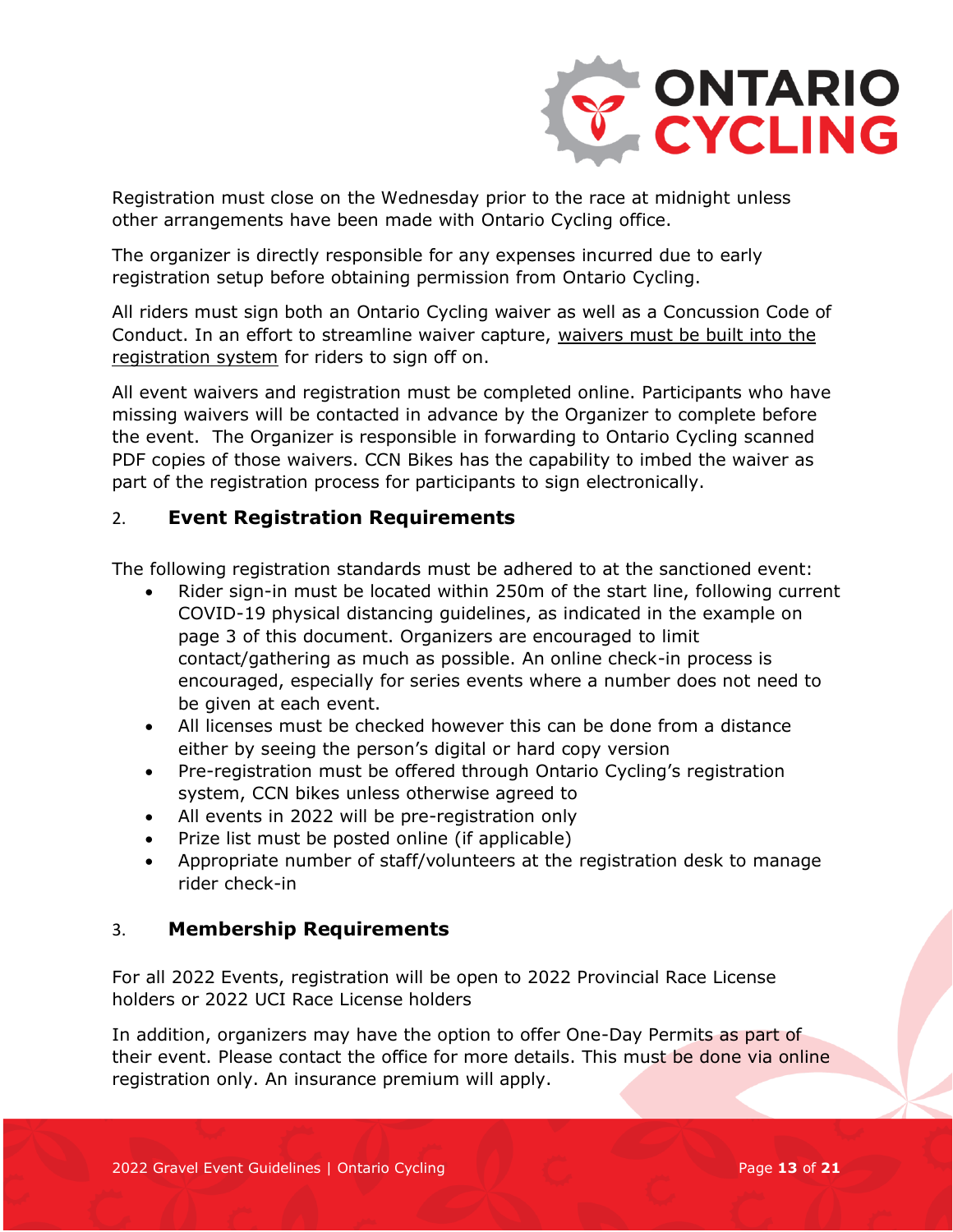

#### <span id="page-13-0"></span>**SPORT TECHNICAL REQUIREMENTS**

#### 1. **Course Design**

The course should be designed with safety in mind. In addition, an ambulance or medical team must be able to access the course at any given point. All course crossings should have a designated volunteer/police presence at all times.

#### 2. **Technical Guide**

Technical Guides associated with the event must be submitted for approval and review by Ontario Cycling and Lead Commissaire, no later than 60 days before the event date and published upon approval, a minimum of 45 days before the event day. Ontario Cycling reserves the right to withhold sanctioning an event, until further review of the event technical guide. Organizers should be prepared to provide further details as requested by Ontario Cycling.

Technical Guide to include the following:

- Sanctioned By Ontario Cycling logo Should also be posted on event website/registration page
- Category race information (start time, distance, licensing chart)
- Registration Information
	- o Pre-Registration (website, opening and closing dates, cost)
	- o Event Day (sign-in location, closing times, etc.)
- Race rules and regulations
	- o Course rules (bib placement, pre-riding)
- Course map to scale including a course profile
	- o Direction to race and parking location
- Safety and emergency action plans and information
	- o COVID-19 event specific protocols (mask rules, gathering limits, registration information, start/finish setup, instructions for spectators, etc.)
	- $\circ$  Direction to the nearest hospital(s)
	- o Person or company responsible for First Aid
- Prize list and protocol (if applicable)
- Refund/Cancellation Policy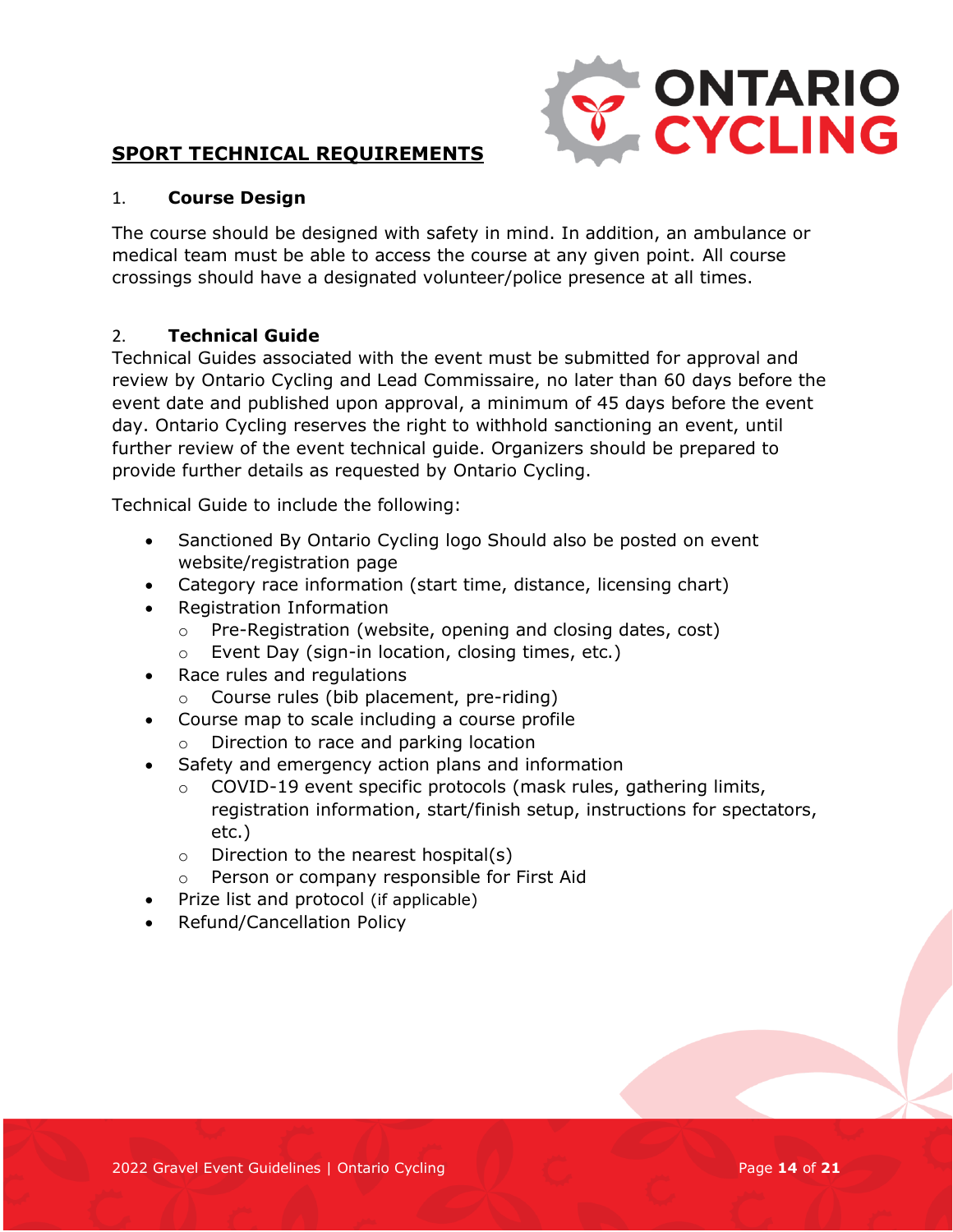

In addition to the Technical Guide, Organizers must also submit the following:

- Drawing of the start/finish area
- Marshal plan and location map
- Traffic Management Plan (if applicable)
- Staffing Plan

Note: Weekly Series and Cycle For All events are not required to have a detailed technical guide; however, it is recommended that one be prepared. In all cases, Organizers should be prepared to provide further details as requested by Ontario Cycling. Reduced documentation requirements and simplified structure are not to be confused with standard risk management requirements for the event

#### 3. **Timing & Results**

All events in 2022 should be appropriately timed, providing a result for each participant. If the Organizer wishes Ontario Cycling to share results, all results must be forwarded within 24 hours of the completion of the event so that they can be listed on the Results page of Ontario Cycling website. Results must be in either Excel, PDF or html format, sorted by category, with the following items displayed:

- Placing
- Rider's  $#$
- Rider's First and Last Name
- Rider's Club/Team Name
- Rider's Time/Result

#### 4. **Post-Event Reporting**

Organizers are required to provide the following within 3-5 business days, following the completion of each event:

- Total number of participants (DNS and DNF participants must be included), broken down by non-members and Ontario Cycling members.
- Sport Injury Report Forms
- Completed waivers (online collection within the registration system)

Failure to comply will result in additional mandatory fees:

- \$50 if past the 5 business days, and before 30 days after the event.
- \$100 if within 31-60 days after the event.
- \$150 if within 61-90 days after the event.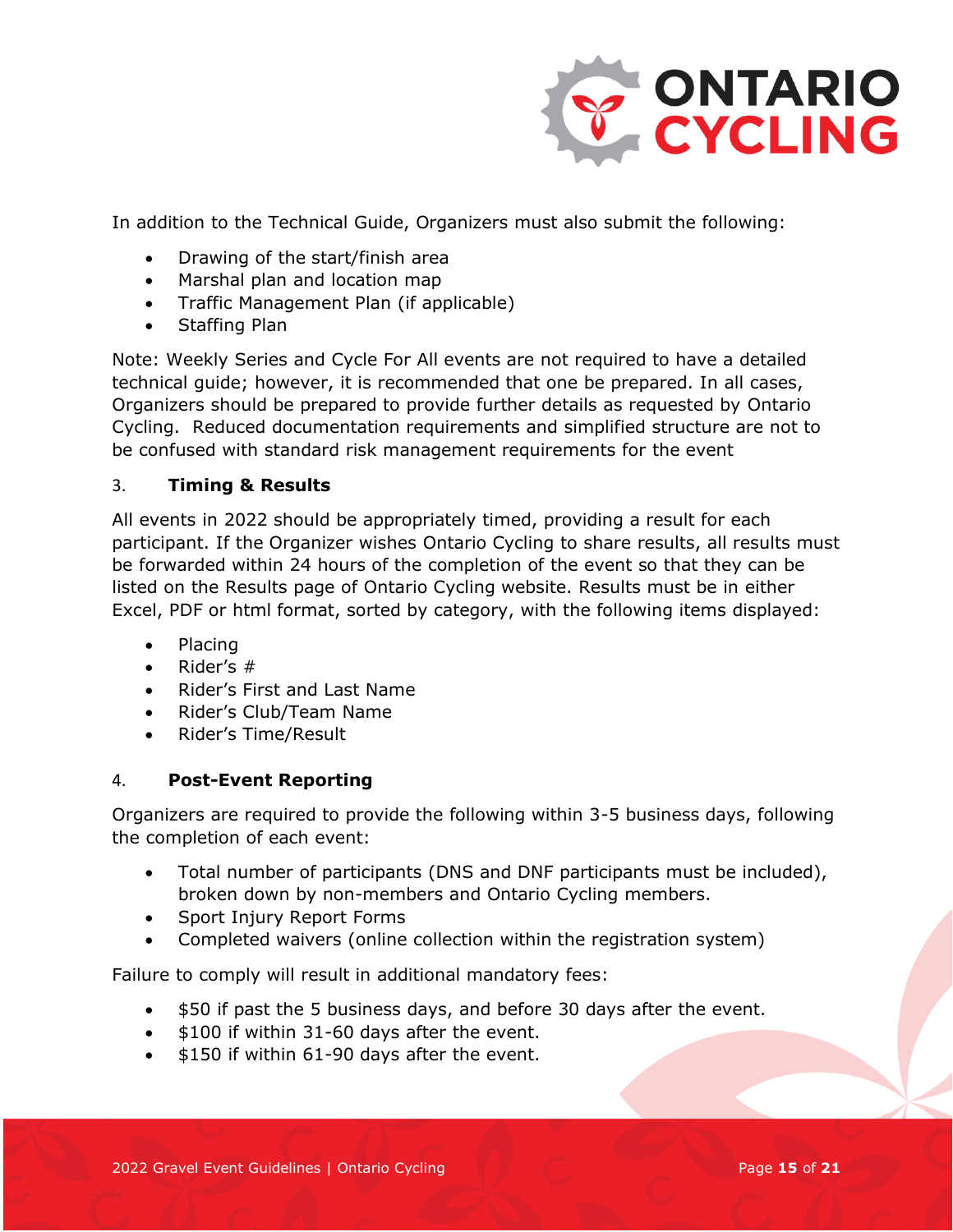

Non-compliance or lack of full payment may result in future cancellation of event permits, fines, or discipline.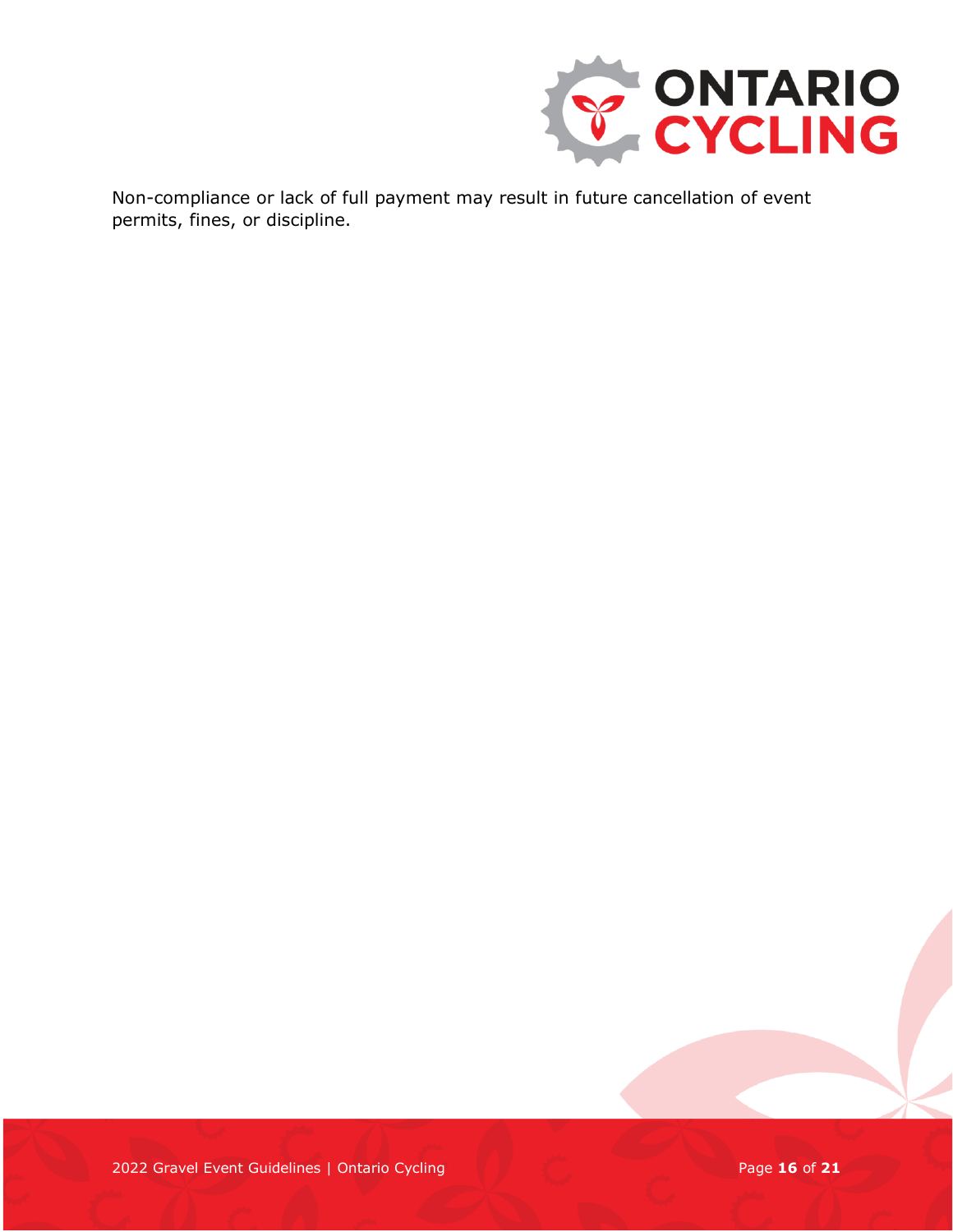

#### <span id="page-16-0"></span>**MARKETING REQUIREMENTS**

Upon payment of the permit fee, Ontario Cycling shall advertise the event on Ontario Cycling website Calendar of Events. Events will not be posted on the calendar until all paperwork is finalized and payment has been received.

Organizers will need to provide content that can be utilized by Ontario Cycling to help promote the event on social media (e.g. logos, photos, videos, etc.) in advance. Collaboration on marketing efforts can result in a greater reach and exposure for your event advertising. If you would like to market your event, reach out to Ontario Cycling Marketing & Communication Specialist **[Patrik](mailto:patrik.zimmermann@ontariocycling.org)  [Zimmermann.](mailto:patrik.zimmermann@ontariocycling.org)**

#### <span id="page-16-1"></span>**ON-SITE REQUIREMENTS**

#### 1. **Facilities**

If road closures are required for the event, the Organizers shall have a permit for the use of the road/course and shall ensure that the road closure complies with all location requirements. The Organizer is responsible to ensure that adequate barricades are in place to keep spectators off the racecourse in the vicinity of the start/finish and or other areas of the race course as required. If road closures are not required, the organizers must communicate to all participants that they must adhere to the rules of the road through pre-race information as well as on event day.

#### 2. **Toilets**

Washroom facilities must be available in quantities appropriate to the number of participants. Consideration must also be given to providing nearby access to washroom facilities for officials located at the finish line. In addition, organizers are strongly encouraged to provide barrier-free washrooms especially if a race included para-athletes. Organizers are encouraged to reach out to their local public health unit for information on how many toilets would be required for your event size along with sanitation requirements.

#### 3. **Signage**

Event sites must have adequate signage. This includes registration, facilities, and course signage including turnarounds. All marketing signage online and on-site must show that the event is sanctioned by Ontario Cycling. Please contact Ontario Cycling to receive the appropriate Ontario Cycling logo to be used on signage, both online and on-site.

COVID-19 Health and Safety Signage regarding masking and distancing will potentially be required. For more information on signage requirements please contact your local Public Health Unit.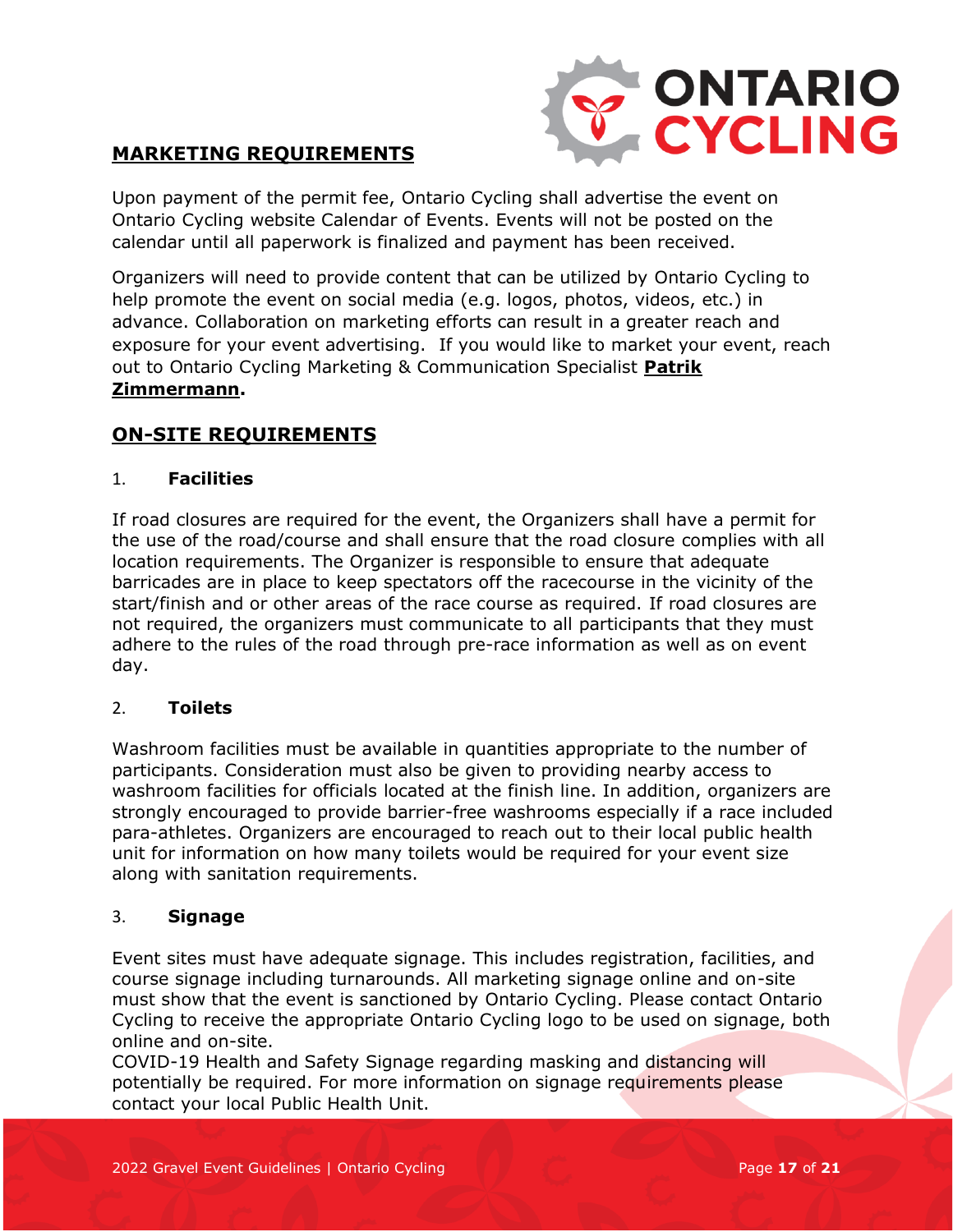

#### <span id="page-17-0"></span>**COMMUNICATION REQUIREMENTS**

#### 1. **Public Address System**

A public address system is required for all events for 2022. The public address system should be used for all rider/race announcements as well as during the awards presentation/ceremony. This can be through the use of a microphone and PA system and/or loud hailer.

#### 2. **On-site Communications**

Organizers are responsible for any radio requirements at the event (e.g. race operations of the Organizer).

Radios may not function well in all circumstances - hills, long distances, and other interfering devices can make communication difficult at times. A backup plan using cell phones should be in place, for events covering long distances.

**Note:** The Organizer must be able to always contact First Aid and also be equipped with the means to effect adequate communication with the President of the Commissaire Panel (PCP) over the course of the event. The Organizer must be available by radio or backup plan at all times and provide a knowledgeable volunteer at the start/finish area to answer race questions, who is clearly identifiable at all times.

#### <span id="page-17-1"></span>**SAFETY REQUIREMENTS**

#### 1. **Sport Injury Report Form**

Organizers are responsible for the timely completion of sport injury report forms. All reports must be submitted to Ontario Cycling, by the Organizers within 72 hours (3 days) of the completion of their event. Fillable PDF accident report forms can be found on Ontario Cycling website or by clicking the following link **[2022 Ontario](https://ontariocycling.org/forms/2022-sport-injury-report-form/)  Cycling [Sport Injury Form](https://ontariocycling.org/forms/2022-sport-injury-report-form/)**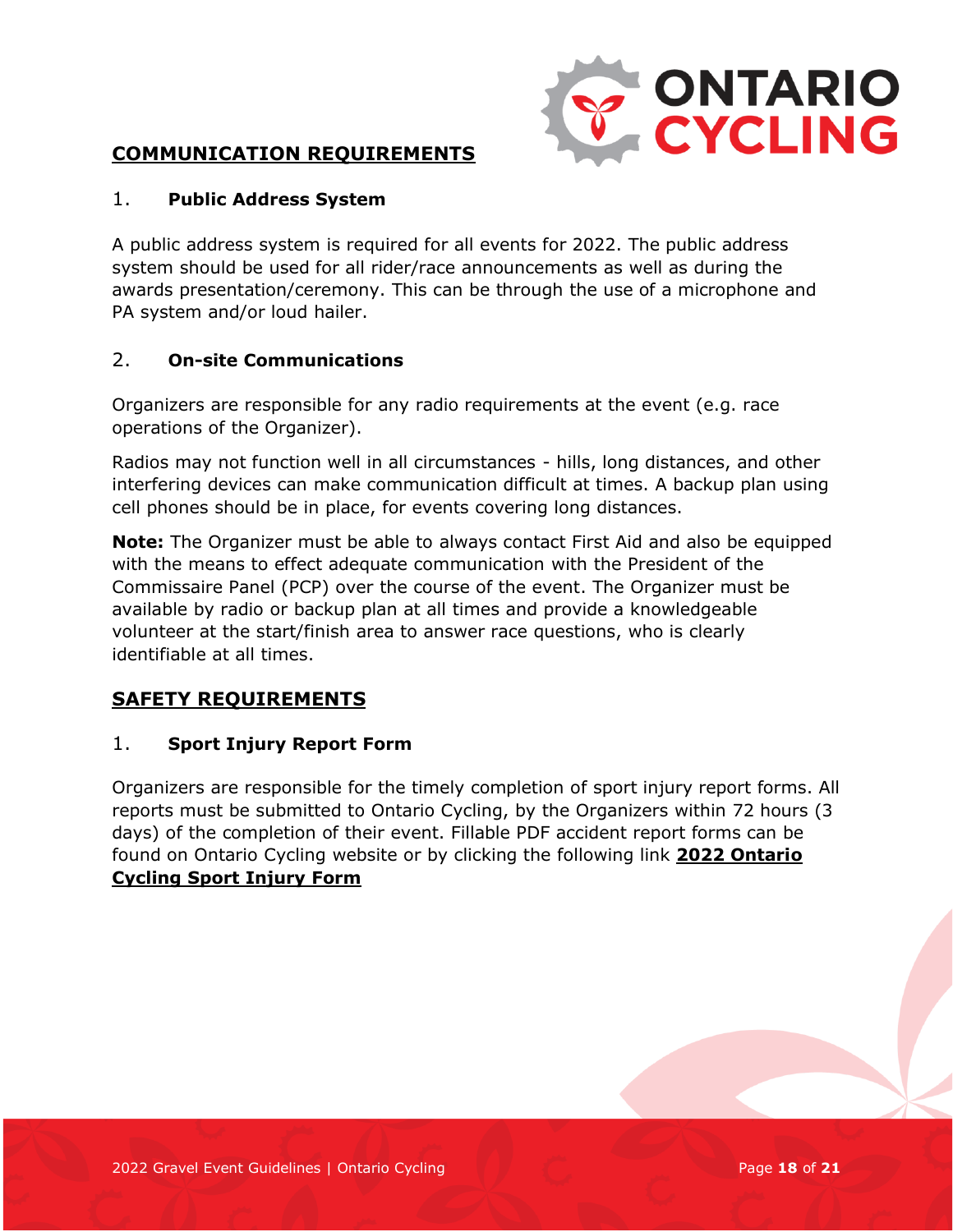

#### 2. **First Aid**

In addition to first aid coverage outlined in a fully completed Emergency Action Plan (EAP) form, an onsite first aid person provided by **[Odyssey Medical](https://odysseymedical.ca/)** or approved by Ontario Cycling equivalent must be provided. The designated First Aid person must be readily identifiable at the event.

Odyssey Medical is the approved medical service provider however, if another approved service is being used, there must be an event representative (Organizer/ volunteer) to note all incidents/accidents/crashes/injuries, etc. At a minimum, we require the name (if possible to attain), bib number, wave of race, and suspected injuries.

#### 3. **Rowan's Law**

Ontario's new Rowan's Law is in effect at all Ontario Cycling sanctioned events in the Province of Ontario. For more information visit **[Ontario Cycling](https://www.ontario.ca/page/rowans-law-concussion-safety) Rowan's Law [Concussion Safety](https://www.ontario.ca/page/rowans-law-concussion-safety).** Organizers should be aware of all requirements under the legislation including having athletes under 26 agree to a concussion code of conduct as part of registration. *It is the Organizer's responsibility to ensure completion of this waiver by all participants under the age of 26.*

- [Example Concussion Code of Conduct \(Word\)](https://files.ontario.ca/mtcs-templates-athlete-code-of-conduct-aoda-2019-06-25.docx)
- [Example Concussion Code of Conduct \(PDF\)](https://files.ontario.ca/mhstci-rowans-law-codes-of-conduct-20191120-athletes-en.pdf)

#### 4. **Inclement Weather Policy**

Local weather should be monitored by the Event Organizer. Events will not be held during conditions of thunder and lightning, excessively high winds or in the unlikely event of a possible tornado. In the event of thunder or lightning, the course must be evacuated, and shelter found. Thirty minutes must pass from the last clap of thunder or flash of lightning before riders may resume their competition. The next occurrence begins a new 30-minute cycle. The President of the Commissaire Panel in consultation with the Organizer will be responsible for making decisions regarding stoppage/delay/evacuation due to thunder, lightning or other extreme weather patterns.

#### • **Ontario Cycling [Lightning Policy](http://www.ontariocycling.org/forms/lightning-policy/)**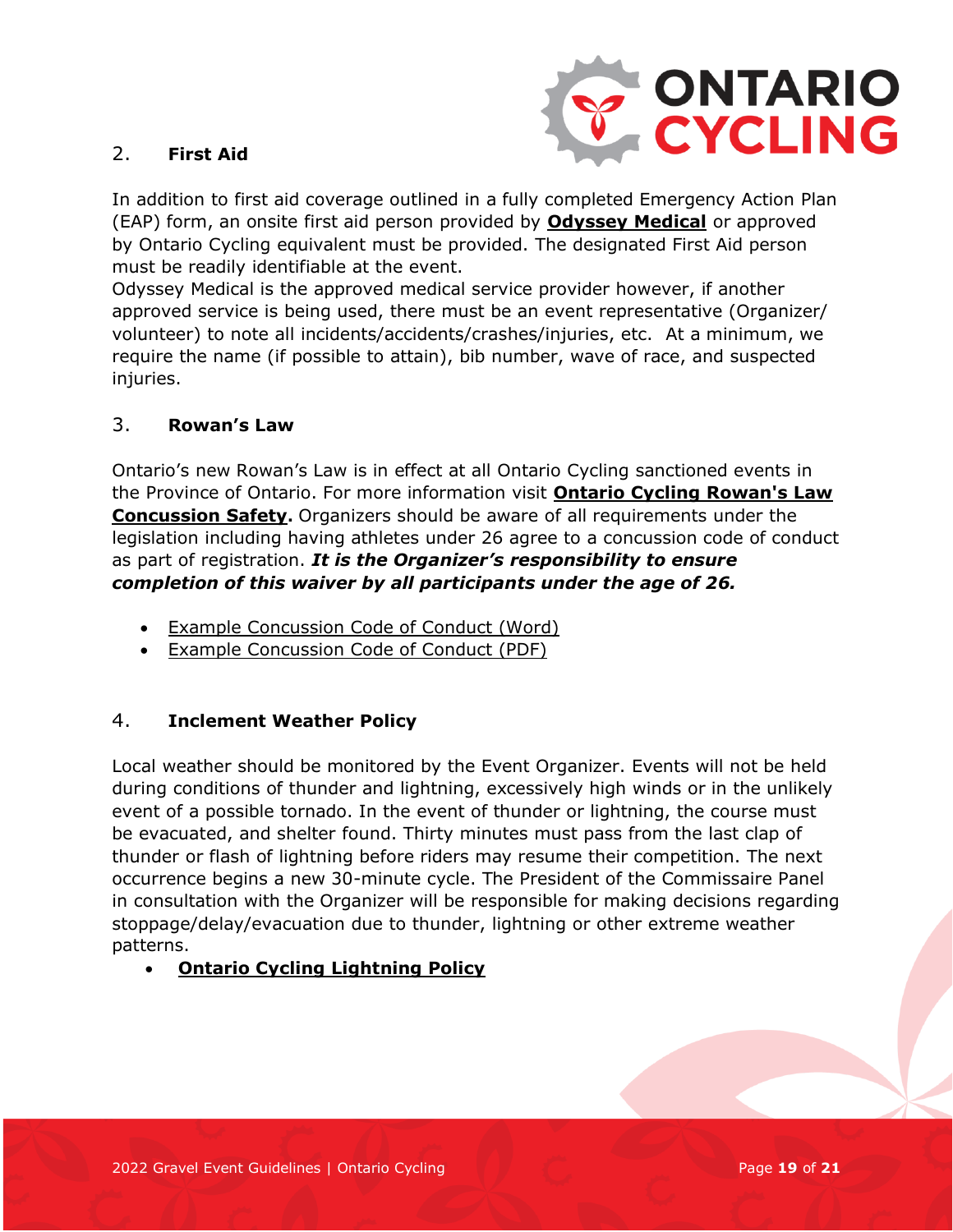

#### <span id="page-19-0"></span>**CATEGORIES & LICENSING REQUIREMENTS**

All sanctioned events at this level must provide racing opportunities for all levels of riders. An example of potential race divisions and licensing requirements is listed below.

Some Weekly Series and Regional events can offer One-Day Permits purchase for first time racers. For more information including if your event qualifies, please contact Ontario Cycling directly. All event organizers will have to submit registration lists to us for tracking purposes as One-Day Permit use is being strictly enforced and tracked.

| <b>Sanction Level</b> |                    | One-Day Permit Provincial Race License UCI License |  |
|-----------------------|--------------------|----------------------------------------------------|--|
| <b>Weekly Series</b>  | X (On Application) |                                                    |  |
| Regional              | X (On Application) |                                                    |  |
| Cycle For All         |                    |                                                    |  |

#### <span id="page-19-1"></span>**TECHNICAL GUIDE**

Weekly Series and Cycle For All events are not required to have a detailed technical guide however it is recommended that one be prepared. Regional event Organizers are expected to provide a technical guide to Ontario Cycling. In all cases, Organizers should be prepared to provide further details as requested by Ontario Cycling. *Reduced documentation requirements and simplified structure are not to be confused with standard risk management requirements for the event.*

#### <span id="page-19-2"></span>**RESULTS**

Organizers are encouraged to provide results for ALL participants. Organizers are responsible for timing, judging, and results. If interested, Organizers may provide results to Ontario Cycling for posting purposes.

#### <span id="page-19-3"></span>**OFFICIALS**

All Gravel events are strongly encouraged to provide a licensed official or person who has successfully completed the Provincial 'C' Commissaire course to help ensure an event remains fair, safe and to help provide a quality racing opportunity.